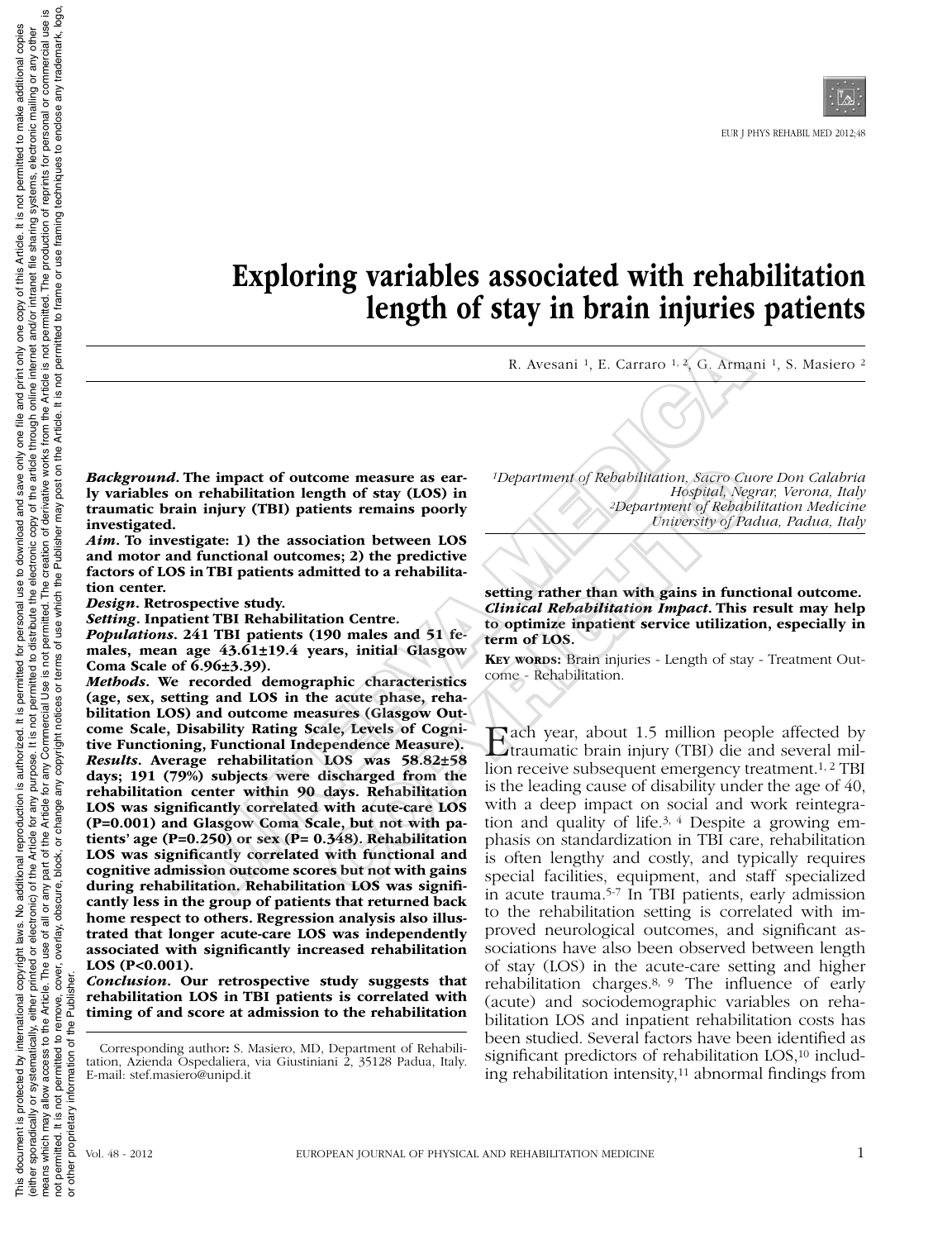computed tomography, FIM score at admission,10, 12 medical complications,12-15 age,10, 14, 16, 17 presence of intracranial bleeds, skull fractures, length of acute hospitalization,<sup>10</sup> and severity of injury.<sup>10, 14</sup> Specifically, longer rehabilitation LOS were seen in patients with lower functional independence at admission,<sup>10,</sup> 12 medical complications such as extremity fractures and/or respiratory problems,12-15 older age,10, 14, 17 and more severe TBIs.10, 11 The Italian Health Care System requires rehabilitation treatments for patients with severe acquired brain injury and particularly for patients with severe TBI (first 24-hours worst score at Glasgow Coma Scale ≤8) to be undertaken with special hospital wards called Units for Severe Acquired Brain Injury. Also subjects with milder levels of disability can be admitted to intensive rehabilitation on condition that they present important motor, cognitive and behavioral rehabilitation needs. Our Health Care System provides complete coverage for the whole in-hospital stay and no restriction on the LOS. A well-structured rehabilitation project should help an early estimation of LOS over the final outcome. This would permit better admission planning, optimize resources employment and define inpatient rehabilitation timing. s channels in variative and the main of particularly for tained brain injury and particularly for tained from the initial emergency root of the divided brain injury and particularly for tained from the initial emergency r

To our knowledge the studies on post-TBI patients that have attempted to identify factors influencing rehabilitation LOS in relation to early variables have yielded contrasting, mixed results.18, 19 The working hypothesis is that longer rehabilitation LOS in TBI patients leads to better motor and functional outcome with less disability at discharge. The goal of our study on a population of TBI subjects admitted to a rehabilitation center was therefore: 1) to investigate the association between rehabilitation LOS and motor-functional outcomes; and 2) to determine the variables that influence rehabilitation LOS.

## Materials and methods

### *Participants and procedure*

A retrospective study was conducted in all patients consecutively admitted to the TBI centre of the "Sacro Cuore Don Calabria" Rehabilitation Department of Negrar (Verona, Italy), between January 2004 and November 2009. This Center's rehabilitation team is specifically skilled in the rehabilitation of TBI patients. Inclusion criteria were: 1) patients

at their first TBI; 2) age  $\geq$  12 and  $\lt$  85 years, 3) complete medical record; 4) outcome assessment carried out within 48 hours of admission and discharge from the rehabilitation center. Exclusion criteria were: 1) rehabilitation LOS ≤6 days and >300 days; 2) death occurring during hospitalization; 3) difficulty discharging the patients due to failure to find a suitable placement at the end of the rehabilitation program; 4) patients in a vegetative state. Initial Glasgow Coma Scale (GCS) scores were obtained from the initial emergency room reports and/ or neurosurgical intensive care unit records within the first 24 hours after injury. The GCS between 3 and 8 correspond to severe injury.20

Demographic characteristics were recorded from medical records of patients, including: 1) age; 2) sex; 3) acute phase setting (neurosurgery or other ICUs); 4) time between TBI injury and rehabilitation admission; and 5) rehabilitation LOS. Discharge disposition was investigated and categorized as home with or without support and institution that include skilled nursing facilities, chronic hospital, long-term residences and special units for vegetative state. Entimporation, sext, 39 and purels states are the through different linear and the through different linear tect<br>in the between TBI injury mplete coverage for tion admission; and 5) rehabilitation<br>no restriction on the di

The study was notified to our Institutional Review Board as requested by Hospital norms about retrospective study.

## *Outcome indicators*

All TBI patients included in the study were evaluated at admission and discharge from the TBI rehabilitation center, by:

1) Glasgow Outcome Scale (GOS), used to investigate early acute medical predictors of gross outcome according to five categories: dead, vegetative, severely disabled, moderately disabled, and good recovery;21, 22

2) Disability Rating Scale (DRS) was originally developed to follow rehabilitative progress from come through different levels of functioning to return to community and it can help identifying patients most likely to benefit from in-hospital rehabilitation.<sup>23</sup> DRS measures functional ability by 8 items (maximum score=29 -extreme vegetative state; minimum score =0 - person without disability). The lower the score, the greater the level of independence, with researchers reporting good inter-rater reliability.23, 24 Ratings between 0 and 5 are given for each, with total score indicating level of cognitive disability.

or other proprietary information of the Publisher.

other proprietary information

 $\overline{5}$ 

Publi the 등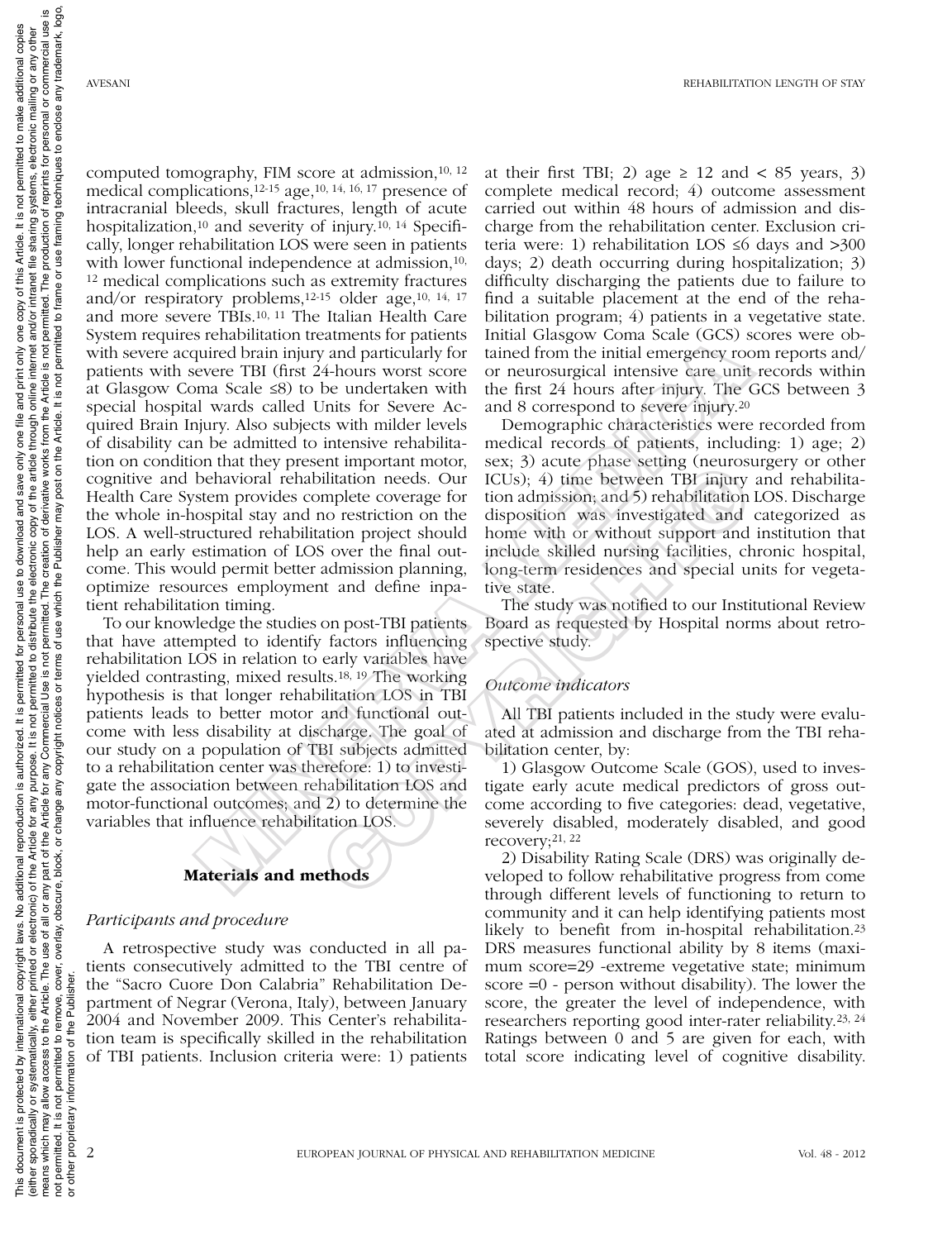Overall score is used to determine whether disability is mild, moderate or severe;23, 24

3) Levels of Cognitive Functioning (LCF) scale, which is one of the earliest instruments developed to classify cognitive functioning according to eight levels (maximum score =8; minimum score =1 no response);25

 $\overline{4}$ ) Functional Independence Measure (FIM), which is a functional assessment measure in the rehabilitation community; it is an 18-item, 7-point ordinal scale, with increasing values indicating greater levels of independence. The 18 items describe levels of self-care, continence, mobility, communication and cognition; the sum of all 18 items gives the patient's total score, which ranges from 18-126.26, 27

Assessments were completed within 72 hours of admission to and discharge from inpatient rehabilitation.

## *Rehabilitation program*

The "Sacro Cuore Don Calabria" TBI center of Negrar (Verona, Italy) is staffed by an interdisciplinary team, including physiatrists, neurologists, physical therapists, occupational therapists, speech-language pathologists, nurses, neuropsychologists, and social workers. Admission criteria to the inpatient rehabilitation program included the ability to participate in therapy, stable medical course, and the admitting physiatrist's clinical judgment of the potential benefits of the program to the patient. Therapies focused on individualized functional goals identified on admission to rehabilitation by the interdisciplinary team. Patients received three or four hours of physical and occupational therapy each day as well as psychology services. Where indicated, speech therapy was utilized for communication and swallowing problems. The treatment planning derives from a medical evaluation and rehabilitation project, which is based both on functional overall assessment (DRS, FIM, GOS and LCF score) and other specific problems (*e.g*., speech, dysphagia, behavioral assessment). Time of discharge was decided by the rehabilitation team and determined when patients reached their functional goals. and the since the since the societies of the since the since and solid particles in the since and solid the since the since the since the mental starts (i.e., The 18 items describe levels of evaluate the association betwe

## *Statistical analysis*

Experimental data were organized in a spreadsheet and then imported in the R statistical environment (R version 2.10.1) to perform the statistical analysis.28 For all variables basic statistics were calculated according to their measurement scale: mean, standard deviation, variance, variation coefficient, range for numerical variables; minimum and maximum frequency classes (mode) for nominal or ordinal factors. An error alpha value was set at 0.05 for all significance tests.

The difference between admission and outcome score (Delta) was calculated for FIM, GOS, LCF, DRS. Spearman's rank correlation coefficient was used to evaluate the association between ordinal factors or numerical discrete variables (*i.e*., number of days). Cramer's V and the  $\chi^2$  test were used to test the association between nominal and ordinal factors. Pearson's correlation coefficient was calculated between numerical variables; when a correlation was significant, a simple linear regression analysis was performed to improve data description. Linear regression analysis was also performed between acutecare LOS and rehabilitation LOS. The significance of coefficients was tested using the ANOVA test.29

# Results

# *Description of the subjects*

We recruited 250 subjects post-TBI (196 males and 54 females, mean age  $42.16 \pm 19.00$  years). Nine patients were excluded from the study because 5 of them (3 females and 2 males) had an LOS of less than 5 days, while 3 (all male) died during hospitalization. One patient was excluded due to his very long rehabilitation LOS (540 days). Hence, the study included 241 subjects (mean age  $43.61\pm19.45$  years): 190 males (mean age 42.33±18.59) and 51 females (mean age 48.35±21.93) with a 4:1 ratio (78.83% males *vs*. 21.16% females). Subjects were admitted to rehabilitation for an average of  $37.76\pm25.13$ days after TBI (males: 38.36±26.31 days; females: 35.48±20.09 days). Most patients (193 of all; 159 males and 34 females) were referred from the Neurosurgery Department. in impared channel significant, a simple linear regressic<br>significant, a simple linear regressic<br>performed to improve data descrip<br>gression analysis was also performed<br>care LOS and rehabilitation LOS. The<br>an interdiscipli

> The mean GCS score, recorded in the acute phase, was 6.96±3.39. The outcome variables measured at rehabilitation admission and discharge, are presented in Table I. There is a statistically significant improvement over the course of admission for all assessment tools (P<0.001).

or other proprietary information of the Publisher.

other proprietary information

 $\overline{5}$ 

Publis the  $\overline{5}$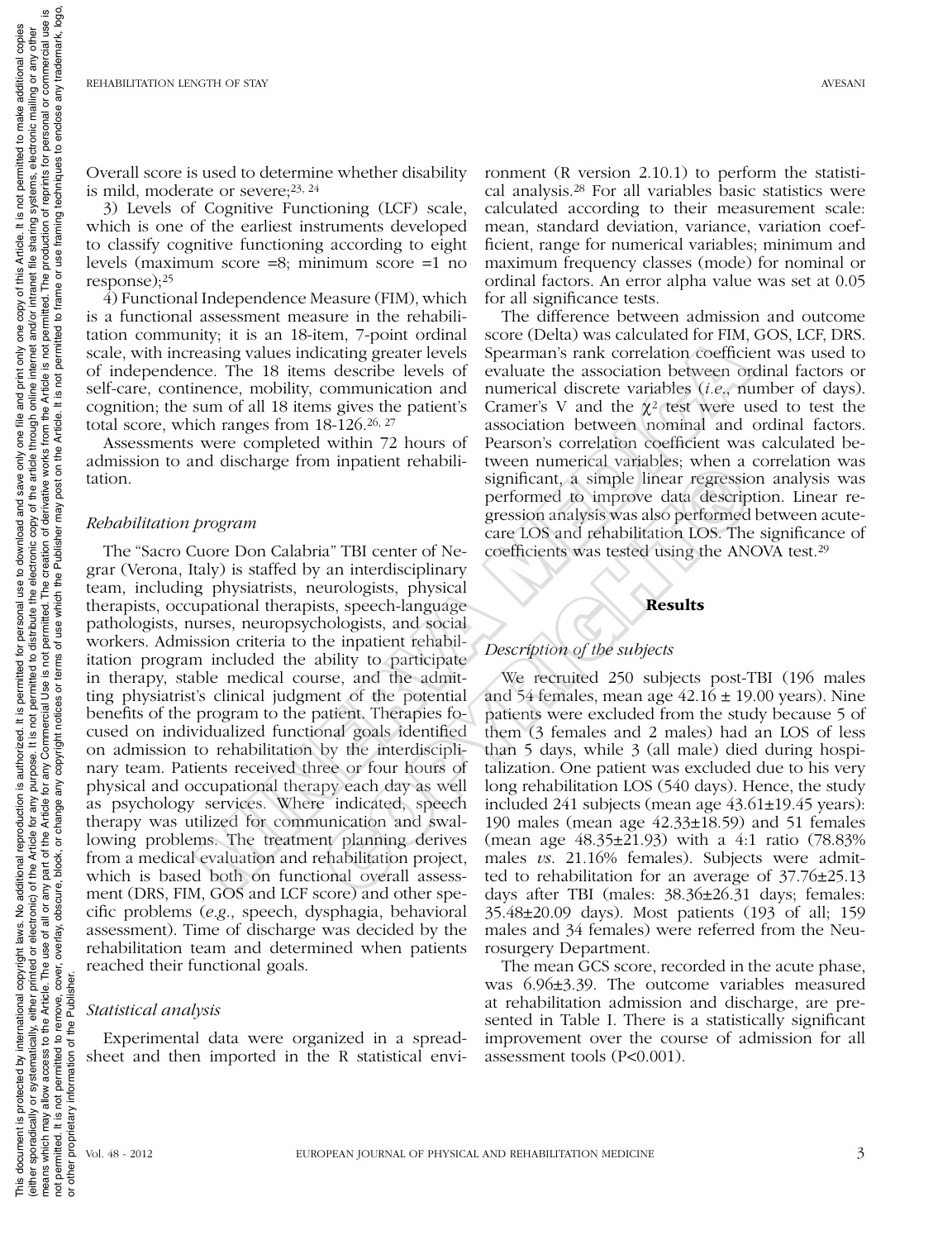#### *Rehabilitation length of stay and outcome indicators*

Rehabilitation LOS ranged between 7 and 260 days (mean 58.82±58.01; males: 58.45±59.10; females: 60.22±54.27). Of the 241 patients, 98 (40%) were discharged from our Rehabilitation Department within  $30$  days of hospitalization,  $163$  ( $\overline{67\%}$ ) within 60 days, 191 (79%) within 90 days and 220 (91%) within less than 150 days. No significant correlation was found between rehabilitation LOS and age (P=0.250; r=-0.08), sex (P=0.348; r=0.01) or GCS  $(P=0.0980; r=0.080)$  of patients with TBI, but statistical significance was found between LOS in the acute-care setting (*i.e*., from the day after trauma to rehabilitation admission) and rehabilitation LOS  $(P<0.001; r=0.41)$ .

To more clearly explain the relationship between rehabilitation LOS and disability we divided our population into nine groups according to rehabilitation LOS, based on increasing intervals of 30 days: the patients with greater levels of disability had a longer rehabilitation LOS (Table II). Rehabilitation LOS was statistically correlated with rating scale scores at admission but not with gains as measured by FIM, GOS, DRS and LCF (Table III) and with GCS (P=0.000; r=-0.41). With regard to severity of injury the patients with a GCS score between 3 and 8 showed (N.=145; 60.1%) a statistically correlation (P=0.000; r=-0.45), but the others patients with a GCS >8 showed not a significant correlation (P=0.150; r=-0.133).

Table I.—*Outcome variables measured in post-TBI patients at admission and discharge from Rehabilitation Center (The value are expressed with mean and standard deviation).*

| Outcome variables                              | Rehabilitation admission | Rehabilitation discharge |  |
|------------------------------------------------|--------------------------|--------------------------|--|
| Disability Rating Scale (score=0-29)           | 14.10 (6.68)             | 8.88 (6.39)              |  |
| Glasgow Outcome Scale (score=0-5)              | 3.11(0.61)               | 3.61(0.82)               |  |
| Levels of Cognitive Functioning (score=1-8)    | 5.19(1.94)               | 6.47(1.67)               |  |
| Functional Independence Measure (score=18-126) | 45.98(32.02)             | 77.93 (38.12)            |  |

Table II.—*Outcome variables (mean value and standard deviation) at time of admission to Rehabilitation Department according to length of stay in rehabilitation setting (in days). GCS: Glasgow Coma Scale; DRS: Disability Rating Scale; GOS: Glasgow Outcome Scale; LCF: Levels of Cognitive Functioning; FIM: Functional Independence Measure.*

| age (P=0.250; r=-0.08), sex (P=0.348; r=0.01) or GCS<br>$(P=0.0980; r=0.080)$ of patients with TBI, but sta-<br>tistical significance was found between LOS in the<br>acute-care setting (i.e., from the day after trauma<br>to rehabilitation admission) and rehabilitation LOS<br>$(P<0.001; r=0.41)$ . |                    |                          |                              | 0.41). With regard to severity of injury the patients<br>with a GCS score between 3 and 8 showed (N.=145;<br>60.1%) a statistically correlation (P=0.000; r=-0.45),<br>but the others patients with a GCS >8 showed not a<br>significant correlation (P= $0.150$ ; r= $-0.133$ ).<br>Figure 1 shows the linear regression analysis be- |                                                           |                            |  |
|-----------------------------------------------------------------------------------------------------------------------------------------------------------------------------------------------------------------------------------------------------------------------------------------------------------|--------------------|--------------------------|------------------------------|----------------------------------------------------------------------------------------------------------------------------------------------------------------------------------------------------------------------------------------------------------------------------------------------------------------------------------------|-----------------------------------------------------------|----------------------------|--|
| expressed with mean and standard deviation).                                                                                                                                                                                                                                                              |                    |                          |                              | TABLE I.—Outcome variables measured in post-TBI patients at admission and discharge from Rehabilitation Center (The value are                                                                                                                                                                                                          |                                                           |                            |  |
| Outcome variables                                                                                                                                                                                                                                                                                         |                    |                          |                              | Rehabilitation admission                                                                                                                                                                                                                                                                                                               |                                                           | Rehabilitation discharge   |  |
| Disability Rating Scale (score=0-29)<br>Glasgow Outcome Scale (score=0-5)<br>Levels of Cognitive Functioning (score=1-8)<br>Functional Independence Measure (score=18-126)                                                                                                                                |                    |                          |                              | 14.10 (6.68)<br>3.11(0.61)<br>5.19 (1.94)<br>45.98 (32.02)                                                                                                                                                                                                                                                                             | 8.88 (6.39)<br>3.61 (0.82)<br>6.47(1.67)<br>77.93 (38.12) |                            |  |
| Scale; LCF: Levels of Cognitive Functioning; FIM: Functional Independence Measure.<br>Rehabilitation<br>LOS (days)                                                                                                                                                                                        | Number<br>subjects | GCS                      | DRS                          | TABLE II.—Outcome variables (mean value and standard deviation) at time of admission to Rebabilitation Department according<br>to length of stay in rehabilitation setting (in days). GCS: Glasgow Coma Scale; DRS: Disability Rating Scale; GOS: Glasgow Outcome<br>GOS                                                               | <b>LCF</b>                                                | <b>FIM</b>                 |  |
|                                                                                                                                                                                                                                                                                                           |                    |                          |                              |                                                                                                                                                                                                                                                                                                                                        |                                                           |                            |  |
| $7 - 30$                                                                                                                                                                                                                                                                                                  | 98                 | 8.15 (3.46)              | 9.23(4.90)                   | 3.45(0.61)                                                                                                                                                                                                                                                                                                                             | 6.37(1.36)                                                | 70.28 (32.56)              |  |
| 31-60                                                                                                                                                                                                                                                                                                     | 65                 | 7.50(3.27)               | 14.92 (5.45)                 | 3.06(0.43)                                                                                                                                                                                                                                                                                                                             | 5.25(1.68)                                                | 36.89 (22.03)              |  |
| 61-90                                                                                                                                                                                                                                                                                                     | 28                 | 6.92(3.34)               | 16.96 (4.92)                 | 2.89(0.42)                                                                                                                                                                                                                                                                                                                             | 4.54(1.86)                                                | 28.29 (14.63)              |  |
| 91-120                                                                                                                                                                                                                                                                                                    | 17                 | 4.78(1.99)               | 20.12 (3.28)                 | 2.82(0.39)                                                                                                                                                                                                                                                                                                                             | 3.59(1.23)                                                | 20.71 (3.79)               |  |
| 121-150                                                                                                                                                                                                                                                                                                   | 12                 | 4.00(1.53)               | 19.75 (6.44)                 | 2.50(0.52)                                                                                                                                                                                                                                                                                                                             | 3.50(2.15)                                                | 22.00 (6.48)               |  |
| 151-180                                                                                                                                                                                                                                                                                                   |                    | 4.50(2.12)               | 22.50 (1.73)                 | 2.50(0.58)                                                                                                                                                                                                                                                                                                                             | 2.25(0.50)                                                | 19.50 (3.00)               |  |
| 181-210                                                                                                                                                                                                                                                                                                   | 10                 | 4.88(2.10)               | 21.00(3.33)                  | 2.70(0.48)                                                                                                                                                                                                                                                                                                                             | 3.10(0.99)                                                | 18.30(0.67)                |  |
| 211-240<br>241-270                                                                                                                                                                                                                                                                                        | $\frac{2}{5}$      | 4.00(1.41)<br>3.33(0.58) | 23.00 (2.83)<br>24.60 (0.58) | 2.50(0.71)<br>2.20(0.84)                                                                                                                                                                                                                                                                                                               | 2.50(0.71)<br>2.20(0.45)                                  | 18.00(0.00)<br>18.00(0.00) |  |
|                                                                                                                                                                                                                                                                                                           |                    |                          |                              |                                                                                                                                                                                                                                                                                                                                        |                                                           |                            |  |

| TAB. III.—Results of correlation between rehabilitation LOS and outcome variables measured at rehabilitation admission and dis- |  |
|---------------------------------------------------------------------------------------------------------------------------------|--|
| charge expressed as differences between admission and discharge (ª). DRS= Disability Rating Scale; GOS= Glasgow Outcome Scale;  |  |
| LCF= Levels of Cognitive Functioning; FIM= Functional Independence Measure.                                                     |  |

| Outcome indicators | Time to evaluation | P       |         |
|--------------------|--------------------|---------|---------|
| DRS (score=0-29)   | Admission          | < 0.001 | $-0.22$ |
|                    | $A-D^a$            | 0.470   | 0.01    |
| GOS (score=0-5)    | Admission          | < 0.001 | $-0.41$ |
|                    | $A-D^a$            | 0.400   | $-0.02$ |
| LCF $(score=1-8)$  | Admission          | < 0.001 | $-0.36$ |
|                    | $A-D^a$            | 0.200   | 0.06    |
| FIM (score=18-126) | Admission          | 0.010   | $-0.17$ |
|                    | $A-D^a$            | 0.190   | 0.06    |

or other proprietary information of the Publisher.

other proprietary information of

 $\overline{5}$ 

the Publisher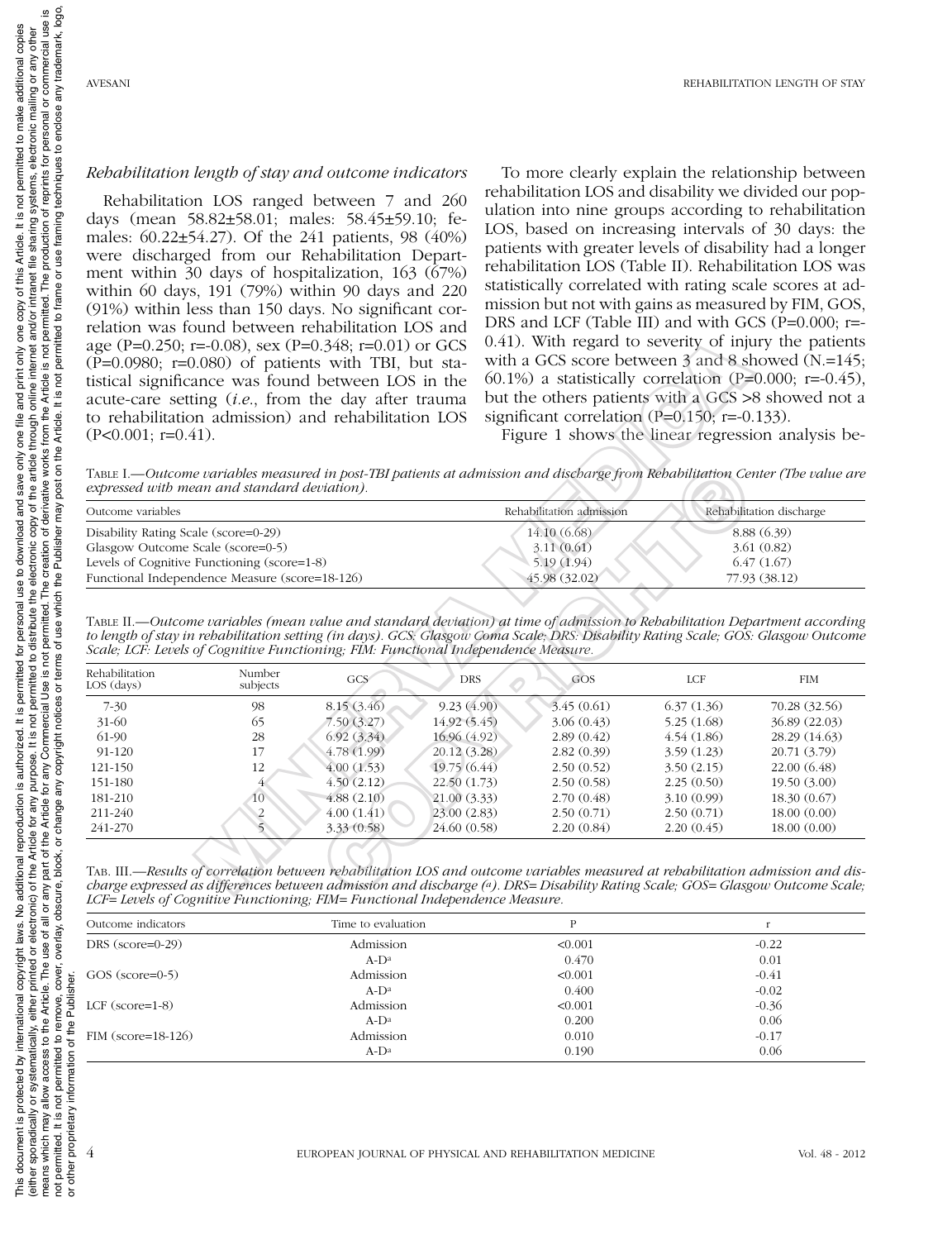

Figure 1.—Linear regression analysis between length of stay in rehabilitation setting (LOS rehabilitation) and Disability Rating Scale (A), Functional Independence Measure (B), Glasgow Outcome Scale (C) and Levels of Cognitive Functioning (D) at the admission in Rehabilita-

tween rehabilitation LOS and DRS, GOS, LCF and FIM at the admission in Rehabilitation setting. Linear regression analysis performed to describe the relationship between LOS in the acute-care and LOS rehabilitation settings also revealed that longer acute-care LOS was independently associated with a significantly higher increase in rehabilitation LOS ( $P<0.001$ ;  $r=0.405$ ) (Figure 2). Linear regression analysis performed on the whole dataset identified this function as [Length of stay]  $=23.22+0.97 \times$  [Time] between trauma and rehabilitation admission time]. While omitting residues (too high or too low values, at the extremes of the distribution) with an asym-

metric distribution, the following appears to be valid: [Length of stay] =0.97 x [Time between trauma and rehabilitation admission time].

With regard to disposition after hospital discharge, 177 (73.2%) of patients returned back home directly or continued with a rehabilitation program as an outpatient while the remaining 64 patients (26.8%) were recovered in various institution. The patients that returned back home showed a LOS significantly less to others (mean 54.09±60.7 *vs*.  $77.98\pm56.3$ ; P=0.007), no differences in age (average 42.33±19.6 *vs*. 45.46±18.4), but a significant differences at GCS (mean 7.44±3.5 *vs*. 5.76±2.5, P=0.003)

 $\overline{5}$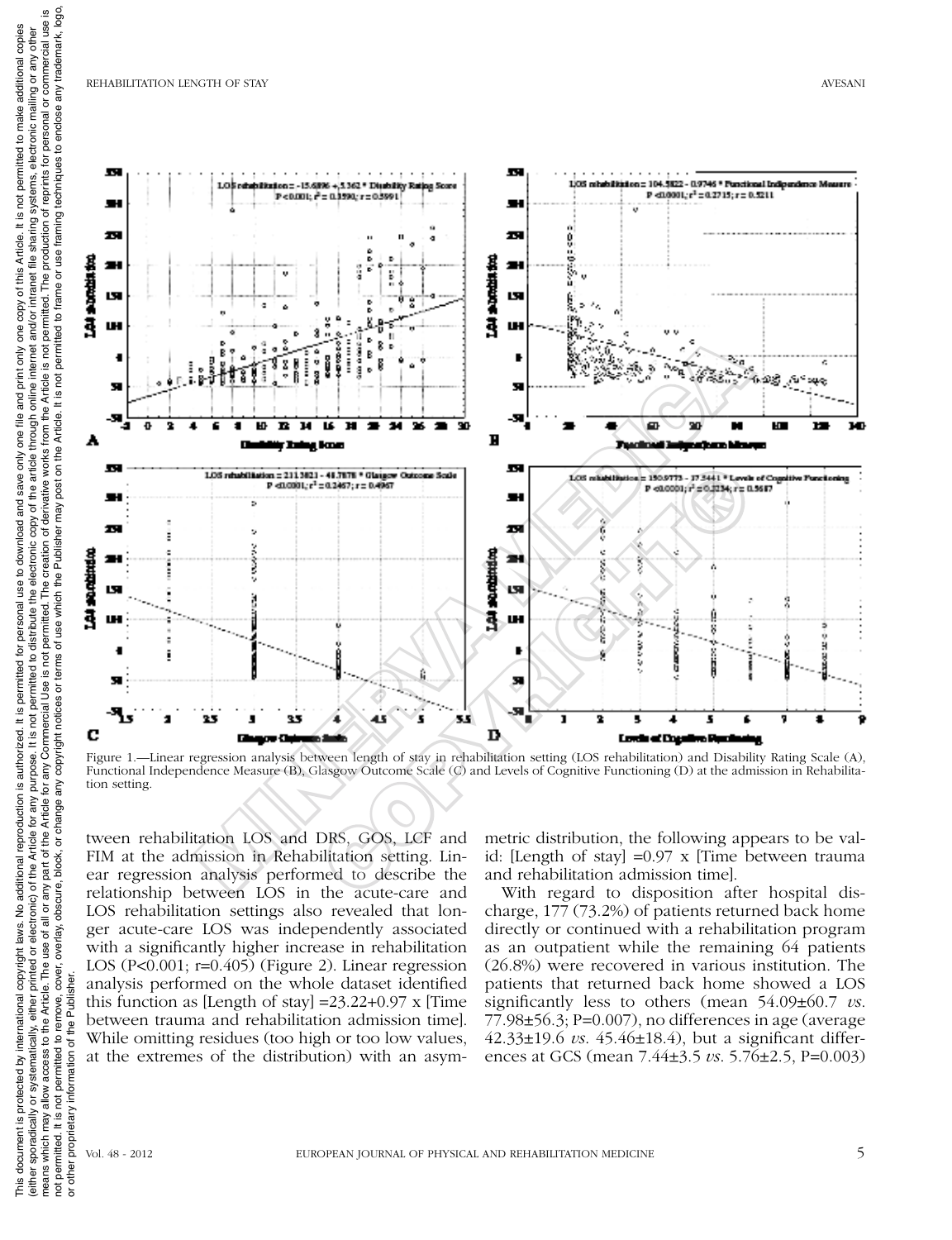

Figure 2.—Linear regression analysis between length of stay in acute-care setting (LOS acute care-setting) and length of stay in re-

and LOS (mean 35.47±21.0 *vs.* 45.29±34.2; P=0.043) in the acute-care setting, and DRS (mean 13.10±6.5 *vs.* 16.81±6.43; P=0.001), LCF (mean 5.46±1.9 *vs.*  4.42±1.8; P=0.001) and FIM (mean 50.03±32.7 *vs.* 35.12±28.9; P=0.001) at admission to rehabilitation respect to other group.

## **Discussion**

Our retrospective study shows that rehabilitation LOS in patients with TBI does not seem to be correlated with functional and cognitive outcome gains. Our initial working hypothesis was that longer rehabilitation LOS would lead to greater functional recovery and greater reduction of disability, measured at discharge from the rehabilitation centre. In contrast to others,10 our results on 241 TBI subjects reveal a lack of relationship between gains score and rehabilitation LOS, as measured by the FIM, GOS, LCF and DRS scales. Hence longer rehabilitation LOS does not seem to lead to a better final motor and functional outcome.

Our population is comparable to other studies in the literature in terms of sex and age distribution, confirming that TBI prevalence is greater in young male adults.30 In our survey 191 subjects were discharged within 90 days of admission to the rehabilitation setting and 220 (91%) within 150 days. Mean rehabilitation LOS is slightly higher than in the study population of Schwartz *et al*.31 (58.82±58.0 *vs.* 40.70±42.2 days), but other authors have described different rehabilitation LOS in the TBI population: 21.20±12.2 days in Frey *et al*.32 and 120±70.7 days in Houlden *et al*.33 Contrary to other authors 16, 17, 19 our results show no association between age of TBI patients and rehabilitation LOS confirming our previous preliminary study.34

Frankel *et al*.17 reported a statistically significant difference between older (age >44 years) and younger patients (age ≤44 years) in relation to rehabilitation but not acute-care LOS: rehabilitation LOS was on average five days longer for older than for younger patients but LOS in the acute-care setting did not differ significantly between the groups.

Some studies have investigated the role of admission functional score, as measured for example by the FIM,6, 10, 12, 35, 36 in predicting rehabilitation LOS. To determine whether functional score does influence rehabilitation LOS, we assessed the correlation between rehabilitation LOS and the functional and cognitive scores measured at admission to and discharge from rehabilitation. Our results, according to Avesani *et al.*,<sup>34</sup> show that the most severely impaired patients at admission had significantly lower gains at discharge on the FIM, GOS, DRS and LCF scales. A significant correlation was found with both functional and cognitive rating scale scores at admission, but not with gains during rehabilitation. Hence, this study confirms a statistically significant relationship between rehabilitation LOS and motor, functional or cognitive scores at admission as measured by the FIM, GOS, DRS and LCF. As shown in Table II, the rehabilitation LOS is greater in patients with lower scores at admission, therefore we can assume that the functional outcome score at admission could be a useful predictor of LOS in the rehabilitation setting. DRS, GOS, LCF and FIM used in TBI patients to follow rehabilitative progress, show at rehabilitation admission linearly correlated with rehabilitation LOS as shown Figure 1. Some studies 7, 9, 37-39 have investigated the relationship between functional outcome score and acute-care LOS, showing that earlier rehabilitation admission is predictive of successful functional outcome. Our results confirm that longer acute hospitalization and severe TBI as showed at initial GCS are significantly related to longer rehabilitation LOS (P<0.001). We believe that the delay in rehabilitation admission sometimes depends both gravity of injury and medical complications of the **EXERCUS AN ASSUME AND CONDUCT CONSERVATION SETTING (COSETTING AND SOLUTION SETTING AND SURFACE USE CONSERVATION SETTING (COSETTING AND CONSERVATION SETTING AND CONSERVATION SETTING (LOSE THE CONSERVATION SETTING AND SURF** of the state in the state of the FIM, 6.10.12.35, are action of the FIM, 6.10.12.35, are inpedicting related to the most of the FIM, 6.10.12.35, age in predicting related at admission and the RIS (mean 5.46±1.9 *vs*. char

or other proprietary information of the Publisher.

other proprietary information of

 $\overline{5}$ 

Publis

the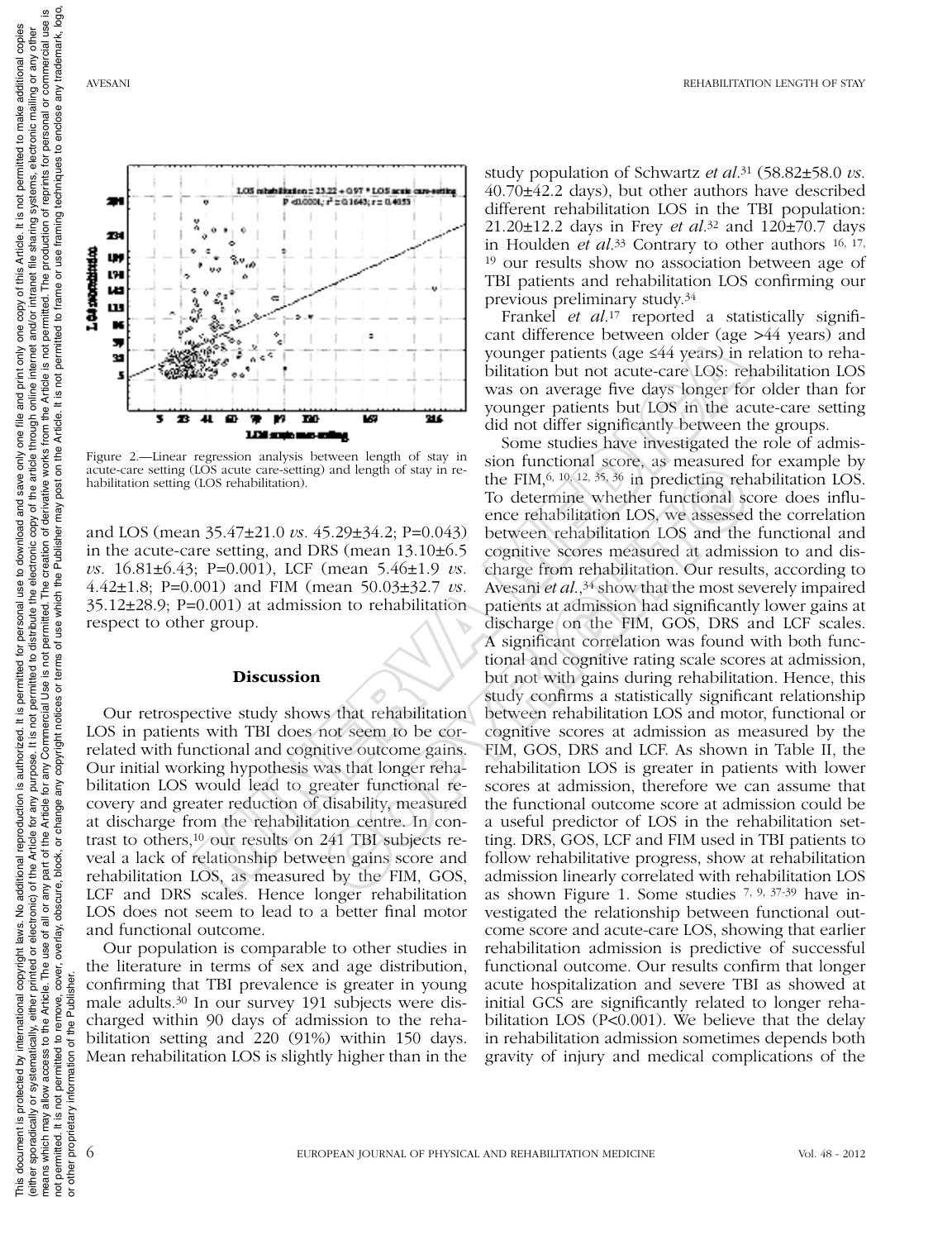initial trauma (*i.e*., respiratory or neurosurgical complications, duration of impaired consciousness, etc.) as suggested by Cowen *et al*.10 and other factors in relation with the environment (*i.e.*, difficulty to discharge patients with severe disability, absence of the family, etc). Likewise, Cope and Hall 39 showed that in a group of TBI patients admitted to rehabilitation one month post trauma, the LOS was twice that of a group admitted earlier (by more than one month). According to the results obtained by Kunik *et al*.,9 LOS increased by approximately one day for every five-seven days of delay in admission to rehabilitation. Cowen *et al*.10 suggested that acute medical management affects rehabilitation outcomes in patients with TBI and that acute-care LOS could be an indirect measure of severity: longer total LOS in the severely impaired group mostly resulted from longer acute care. Cowen *et al*.10 also showed that longer acute-care LOS resulted in statistically significantly lower FIM motor and cognitive scores on admission to rehabilitation. Moreover Slewa-Younan *et al*.40 illustrated how length of acute hospitalization has been shown to be predictive of outcome (GOS) in a previous study of severely brain-injured patients. In a large retrospective cohort study of TBI survivors based on a multivariable model, Arango-Lasprilla *et al*.6 identified FIM motor and cognitive scores at admission and acute-care LOS as being risk factors for extended rehabilitation LOS (defined as 67 days or longer in the rehabilitation setting). These results are likely a reflection of more medical and treatment complications among the more severely brain-injured patients. They also support the wellcoordinated patient-centered approach during the acute management phase, including medical stabilization and preventive measures to improve outcomes in rehabilitation. Longer acute care intuitively implies more severe injury, and may also delay early rehabilitation and prolong immobilization. The role of the physiatrist in this setting is to coordinate the acute care rehabilitation process, provide expertise in the management of relevant rehabilitation and neuromedical issues, and determine an appropriate level of post-acute rehabilitation care.7 Earlier, intense, structured rehabilitation intervention by a trained rehabilitation team can produce advantages in terms of motor and functional recovery and of short-term reduction in hospital LOS.7, 37, 38, 41 The results obtained by halm are  $m_i$ , in y of secure years of delay in alternative of the style and alternative of the suggested that actue energies to relatibilitation of  $et$  all<sup>3</sup> suggested that actue medical socioeco

With regard to discharge, a high ratio of people (177, 73.2%) returned back home directly or contin-

ued with a rehabilitation program as an outpatient: these group of patients show a LOS in acute care setting significantly less to others and a GCS greater respects to others. At admission in Rehabilitation setting, the group that returned to home shows better outcome indicators to other group as showed by DRS, LCF and FIM scores. According to Cuthbert *et al*.42 the decision to discharge home a person with moderate to severe TBI appears to be based primarily on severity-related factors. In contrast, the decision to discharge to rehabilitation rather than to subacute care appears to reflect sociobiologic and socioeconomic factors. One patient was excluded from the present study due to his very long rehabilitation LOS (540 days), old age and many socioeconomic problems. Longer LOS, older age, and white race increased the likelihood of not being discharged home. However, an extended LOS it cannot be excluded in some patient with poor outcome waiting a suitable discharge.

## *Study limitations*

Our study has some limitations: 1) we did not determine the presence and any influence on rehabilitation LOS of medical complications which can occur during hospitalization (thrombosis, pneumonia, etc.), although we believe that these conditions do not involve many people in centers specifically dedicated to post-TBI rehabilitation;<sup>11</sup> 2) we have not considered the role of the family and social substratum and their impact on the discharge destination of TBI patients from the rehabilitation setting; 3) conditions did occur during acute-care LOS (length of coma, intracranial pressure elevations, etc.); 4) the study utilizes the whole FIM score but a separate FIM motor score from the FIM cognitive score may be more suitable. bosy resolute form where race increased in encompassion and the productions, the system and the spiral and the spiral and the spiral and the spiral and the spiral and the spiral and the spiral enders over slewa-Younan of

#### **Conclusions**

On the base of our results, a longer rehabilitation LOS does not necessarily imply a better outcome of patients. In our study the result show an high percentage of TBI discharge to home: we believe that our results may be related to greater involvement and power of the social and family system in Italy, with the result that old, disabled people are able to be placed with their family or in a subacute care

<u>.ഗ</u>

 $\overline{5}$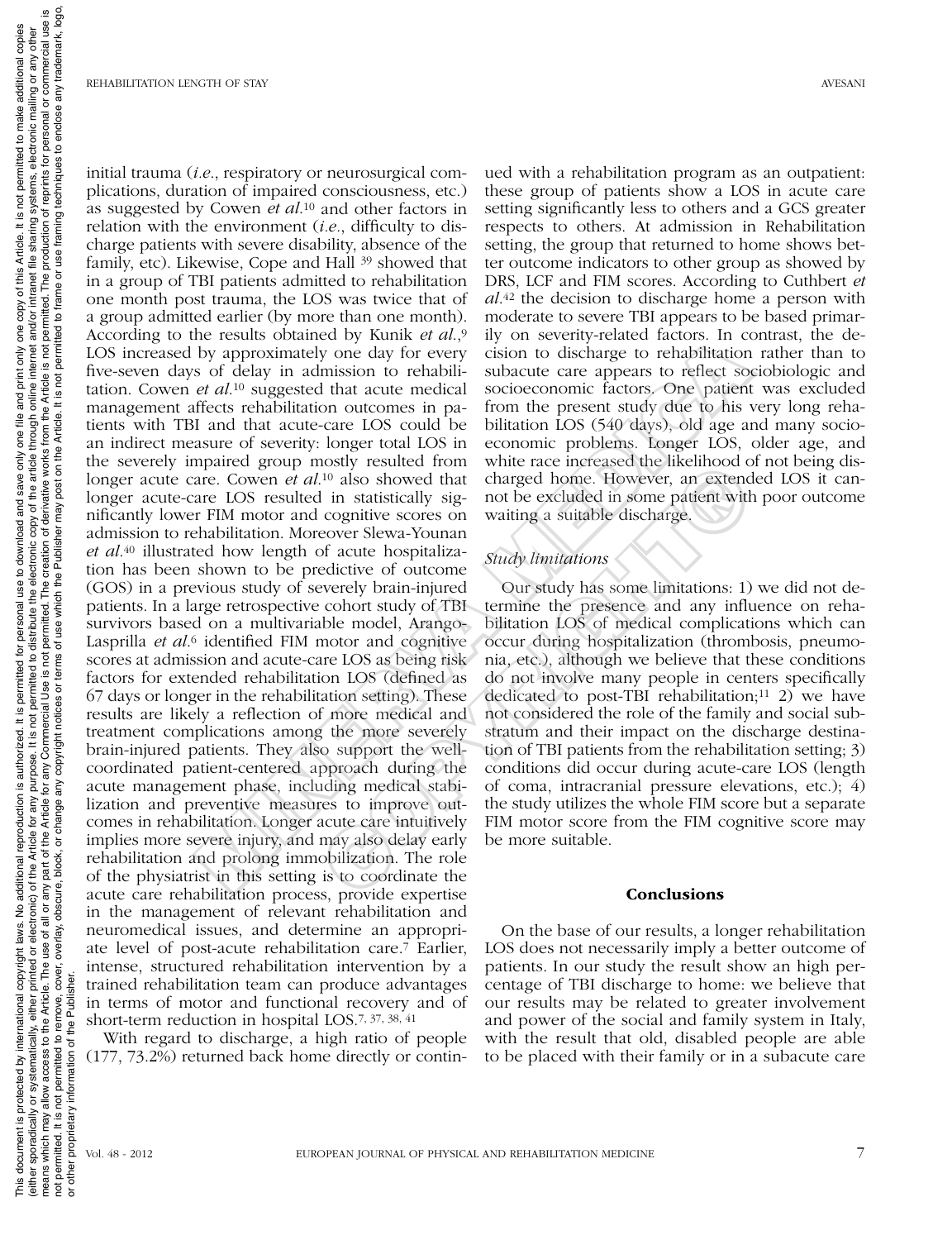It is not permitted to make additional copies

Article.

of this

one copy

only print and<sub>l</sub> € one 1

save only

This document is protected by international copyright laws. No additional copinglency reproduction is authorized. It is permitted of or personal use to download and save only one file and print only of this Article. It is either sporadically, eithed or electronic) of the Article for any purpose. It is not permitted to distribute the electronic copy of the article finder internet and/or intranet file sharing systems, electronic mailing or an means which may allow access to the Article The use of all or any part of the Article for any Commercial Use is not permit for any Commercial Use is not permit for any commercial or commercial use is

for

It is permitted

reproduction is authorized

additional

ş laws.

copyright |

international

is protected by

document

This

personal use to download and

or other proprietary information of the Publisher.

other proprietary information of

 $\overline{5}$ 

Publisher

eq

are many factors that may lead to the findings; many of them are involved whether the system of care keeps the patients longer in an acute setting, whether there are options such as skilled nursing or day treatment that will affect both the functional status and the recovery of patients. These differ from country to country depending on their health system as underline by others.<sup>44</sup> It is important to stress that many difficulties can, instead, be faced by severely disabled young people (*e.g*., patients in a vegetative or minimally conscious state) seeking posthospital placement at the end of their rehabilitation program. This poses a major problem in Italy. These results may substantiate the usefulness of tailored rehabilitation programs for the TBI population, based on the severity of admission scores, and at the same time help determine appropriate admission timing and optimization of inpatient service utilization. Future studies are warranted to compare the outcomes of patients treated in inpatient setting admitted to different treatment programs. For an initially consider the back of the back of back of back of back of back on minimilar back on the same of the same of the same of the same of the same of the same of the same of the same of the same of the same of t Seventy or adium Bergin Steeling hospital length<br>
ime help determine est following traumatic brain injury. J He<br>
inne help determine is following traumatic brain injury. J He<br>
and optimization of 15. Leve H, Date ES, Zeine

We believe that our results may help healthcare providers and family members in rehabilitation team planning, in improving patient and family education, and in better use of healthcare resources. This topic is, nonetheless, the subject of an ongoing study.

## References

- 1. Bruns J Jr, Hauser WA. The epidemiology of traumatic brain injury: a review. Epilepsia 2003;44:2-10.
- Fleminger S, Ponsford J. Long-term outcome after traumatic brain injury. BMJ 2005;331:1419-20.
- 3. Steadman-Pare D, Colantonio A, Ratcliff G, Chase S, Vernich L. Factors associated with perceived quality of life many years after TBI. J Head Trauma Rehabil 2001;16:330-42.
- 4. O'Neill J, Hibbard MR, Brown M, Jaffe M, Sliwinski M, Vandergoot D *et al*. The effect of employment on quality of life and community integration after TBI. J Head Trauma Rehabil 1998;13:68-79.
- 5. Ottenbacher KJ, Smith PM, Illig SB, Fielder RC, Granger CV. Length of stay and hospital readmission for persons with disabilities. Am J Public Health 2000;90:1920-3.
- 6. Arango-Lasprilla JC, Ketchum JM, Cifu D, Hammond F, Castillo C, Nicholls E *et al*. Predictors of extended rehabilitation length of stay after traumatic brain injury. Arch Phys Med Rehabil 2010;91:1495-504.
- 7. Wagner AK, Fabio T, Zafonte RD, Goldberg G, Marion DW, Peitzman AB. Physical medicine and rehabilitation consultation: relationships with acute functional outcome, length of stay and discharge planning after traumatic brain injury. Am J Phys Med Rehabil 2003;82:526-36.
- 8. Gray DS, Burnham RS. Preliminary outcome analysis of a long-

term rehabilitation program for severe acquired brain injury. Arch Phys Med Rehabil 2000;81:1447-56.

- 9. Kunik CL, Flowers L, Kazanjian T. Time to rehabilitation admission and associated outcomes for patients with traumatic brain injury. Arch Phys Med Rehabil 2006;87:1590-6.
- 10. Cowen TD, Meythaler JM, DeVivo MJ, Ivie CS, Lebow J, Novack TA. Influence of early variables in traumatic brain injury on functional independence measure scores and rehabilitation length of stay and charges. Arch Phys Med Rehabil 1995;76:797- 803.
- 11. Blackerby WF. Intensity of rehabilitation and length of stay. Brain Inj 1990;4:167-73.
- 12. Tooth L, McKenna K, Strong J, Ottenbacher K, Connell J, Cleary M. Rehabilitation outcomes for brain injured patients in Australia: functional status, length of stay and discharge destination. Brain Inj 2001;15:613-31.
- 13. Englander JS, Cifu DX, Wright J, Zafonte R, Mann N, Yablon S *et al*. The impact of acute complications, fractures, and motor deficits on functional outcome and length of stay after traumatic brain injury: a multicenter analysis. J Head Trauma Rehabil 1996;11:15-26.
- 14. High WM Jr, Hall KM, Rosenthal M, Mann N, Zafonte R, Cifu DX *et al*. Factors affecting hospital length of stay and charges following traumatic brain injury. J Head Trauma Rehabil 1996;11:85-96.
- 15. Lew HL, Lee E, Date ES, Zeiner H. Influence of medical comorbidities and complications on FIM change and length of stay during inpatient rehabilitation. Am J Phys Med Rehabil 2002;81:830-7.
- 16. Cifu DX, Kreutzer JS, Marwitz JH, Rosenthal M, Englander J, High W. Functional outcomes of older adults with traumatic brain injury: a prospective, multicenter analysis. Arch Phys Med Rehabil 1996;77:883-8.
- 17. Frankel JE, Marwitz JH, Cifu DX, Kreutzer JS, Englander J, Rosenthal M. A follow-up study of older adults with traumatic brain injury: taking into account decreasing length of stay. Arch Phys Med Rehabil 2006;87:57-62.
- 18. Whitlock JA Jr, Hamilton BB. Functional outcome after rehabilitation for severe traumatic brain injury. Arch Phys Med Rehabil 1995;76:1103-12.
- 19. Cifu DX, Kreutzer JS, Kolakowsky-Hayner SA, Marwitz JH, Englander J. The relationship between therapy intensity and rehabilitative outcomes after traumatic brain injury: multicenter analysis. Arch Phys Med Rehabil 2003:84;1441-8.
- 20. Saatman KE, Duhaime AC, Bullock R, Maas AI, Valadka A, Manley G. Workshop Scientific Team and Advisory Panel Members. Classification of traumatic brain injury for targeted therapies. J Neurotrauma 2008;25:719-38.
- 21. Jennett B, Snoek J, Bond MR, Brooks N. Disability after severe head injury: observations on the use of the Glasgow Outcome Scale. J Neurol Neurosurg Psychiatry 1981;44:285-93.
- 22. Teasdale GM, Pettigrew LE, Wilson JT, Murray G, Jennett B. Analyzing outcome treatment of severe head injury: a review and update on advancing the use of the Glasgow Outcome Scale. J Neurotrauma 1998;15:587-97.
- 23. Rappaport M, Hall KM, Hopkins K, Belleza T, Cope DN. Disability Rating Scale for severe head trauma: coma to community. Arch Phys Med Rehabil 1982;63:118-23.
- 24. Gouvier WD, Blanton PD, LaPorte KK, Nepomuceno C. Reliability and validity of the Disability Rating Scale and the Levels of Cognitive Functioning Scale in monitoring recovery from severe head injury. Arch Phys Med Rehabil 1987;68:94-7.
- 25. Hagen C, Malkmus D, Durham P. Cognitive assessment and goal setting. Levels of cognitive functioning. In: Rehabilitation of the head injured adult. Comprehensive physical management: 8. Downey (CA): Professional Staff Association of Rancho Los Amigos Hospital, Inc. Publ; 1979.